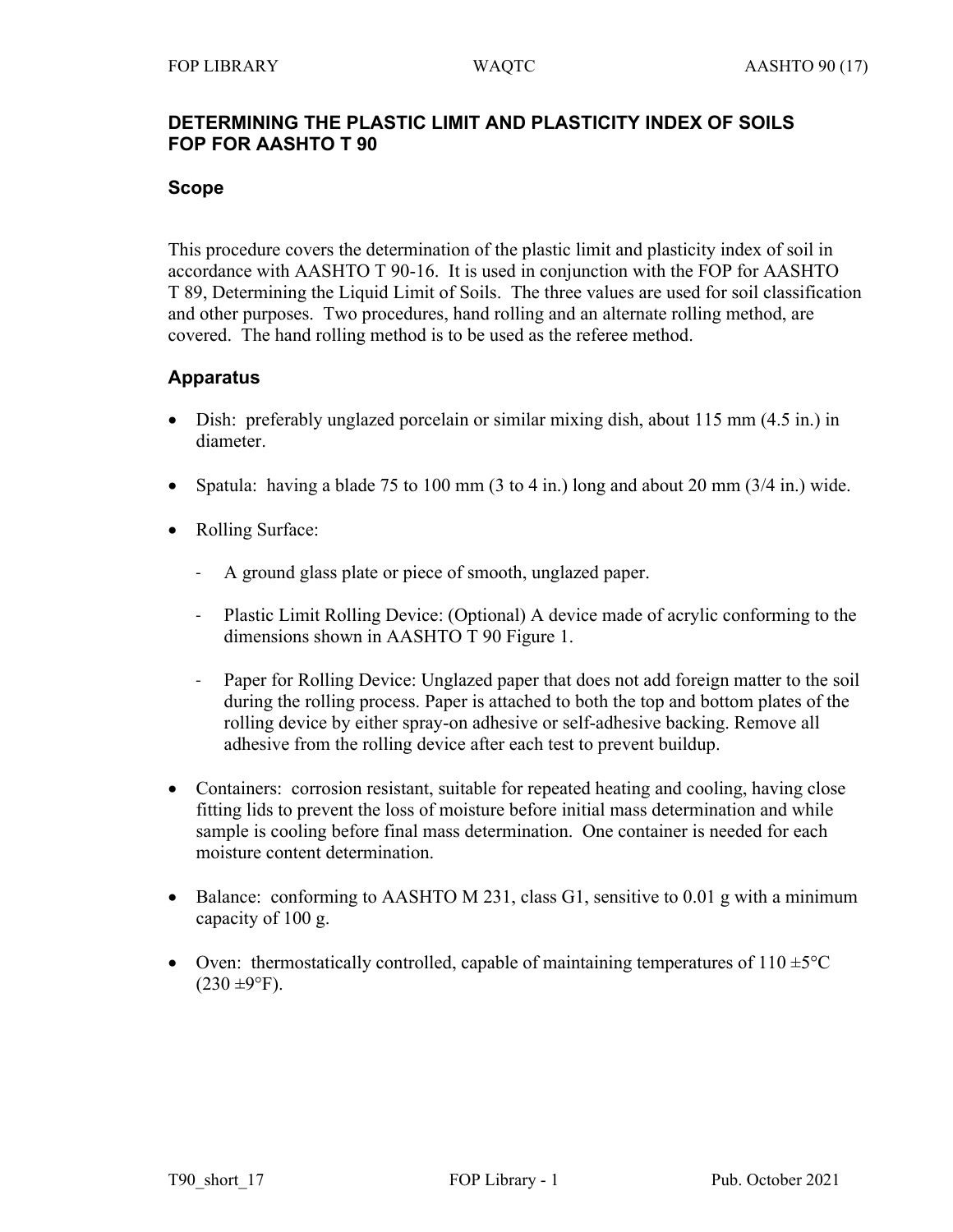## **Sample**

The plastic limit procedure is often run in conjunction with the liquid limit procedure. If this is the case, the plastic limit sample should be obtained from the soil prepared for the liquid limit test, FOP for AASHTO T 89, at any point in the process at which the soil is plastic enough to be easily shaped into a ball without sticking to the fingers excessively when squeezed. Obtain approximately 10 g of soil to run the plastic limit test.

If the plastic limit only is to be determined, the sample must be prepared according to AASHTO R 58; Dry Preparation of Disturbed Soil and Soil-Aggregate Samples for Test or R 74; Wet Preparation of Disturbed Soil Samples for Test. Obtain about 20 g of material passing the 0.425 mm (No. 40) sieve. Mix the soil with distilled or demineralized water until the mass becomes plastic enough to be easily shaped into a ball. Use approximately 10 g of the soil ball to run the plastic limit test.

*Note 1*: Tap water may be used for routine testing if comparative tests indicate no differences in results between using tap water and distilled or demineralized water.

## **Procedure**

- 1. Determine and record the mass of the container and lid
- 2. Pull a 1.5 to 2 g mass test sample from the initial 10 g.
- 3. Squeeze and form the test sample into an ellipsoidal-shape mass.
- 4. Use one of the following methods to roll the mass.
	- Hand Rolling Method—Roll the mass between the fingers or palm and the rolling surface with just sufficient pressure to roll the mass into a thread of uniform diameter along its length. The sample must be rolled into the 3 mm (1/8 in.) thread in no longer than 2 minutes.
	- Alternate Rolling Method, Plastic Limit Device Method—Place the soil mass on the bottom plate. Place the top plate in contact with the soil mass. Roll the mass between the plates with sufficient pressure to form the mass into a thread of uniform diameter along its length so that top plate contacts the side rails within 2 minutes. During this rolling process, do not allow the soil thread to contact the side rails. Rolling multiple threads at once is allowed.
- 5. Break the thread into six or eight pieces when the diameter of the thread reaches 3 mm  $(1/8$  in.).
- 6. Squeeze the pieces together between the thumbs and fingers of both hands into an ellipsoidal-shape mass and reroll.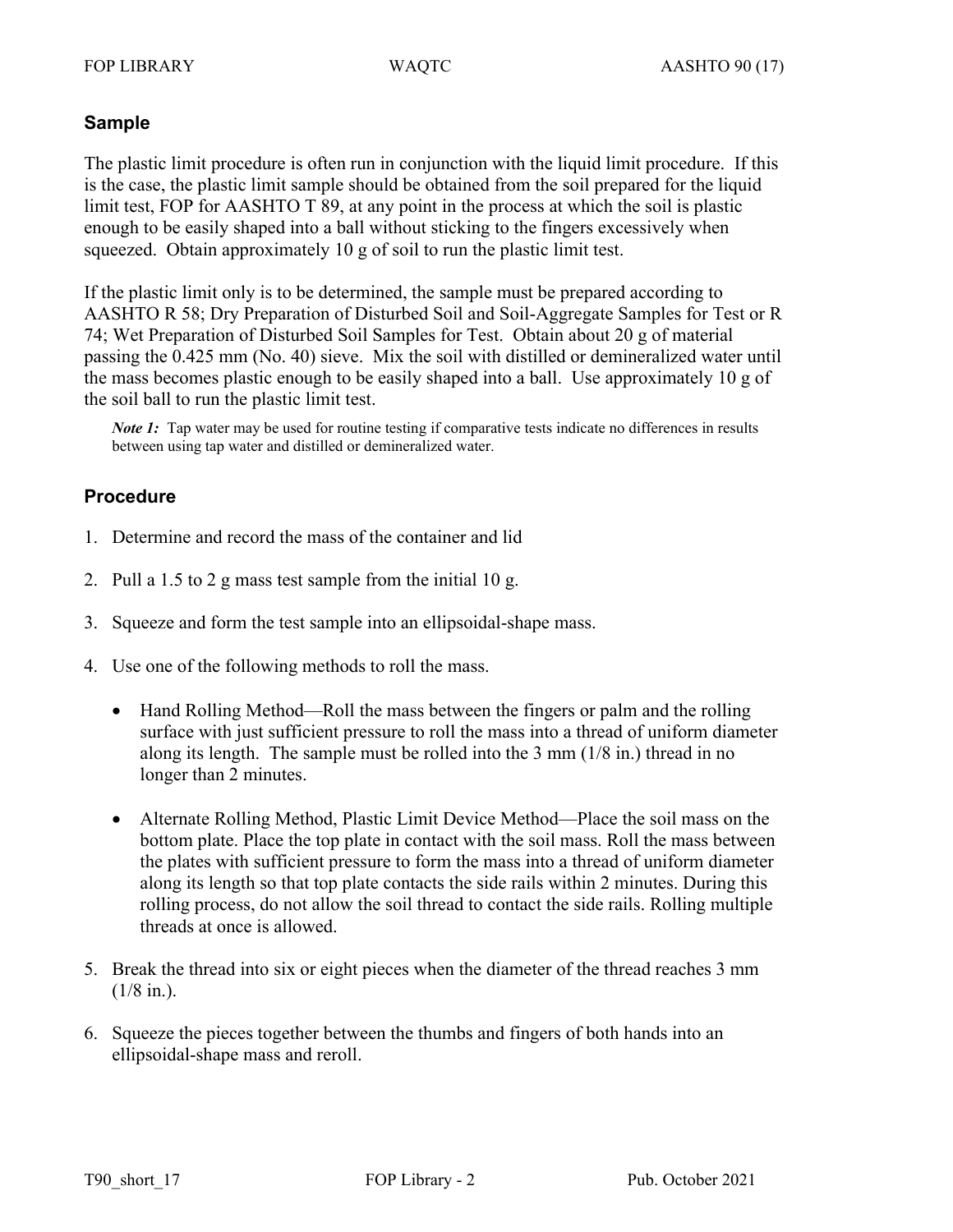Continue this process of alternately rolling to a thread  $3 \text{ mm } (1/8 \text{ in.})$  in diameter, cutting into pieces, gathering together, kneading and rerolling until the thread crumbles under the pressure required for rolling and the soil can no longer be rolled into a thread 3 mm in diameter.

Crumbling may occur when the thread has a diameter greater than 3 mm (1/8 in.). This shall be considered a satisfactory end point, provided the soil has been previously rolled into a thread 3 mm (1/8 in.) in diameter. At no time, shall the tester attempt to produce failure at exactly 3 mm (1/8 in.) diameter. It is permissible, however, to reduce the total amount of deformation for feebly plastic soils by making the initial diameter of the ellipsoidal-shaped mass nearer to the required 3 mm (1/8 in.) final diameter.

*Note 2*: The crumbling will manifest itself differently with various types of soil. Some soils fall apart in many pieces; others form an outside tubular layer that splits at both ends; splitting progresses toward the middle, and the thread falls apart in small platy particles. Heavy clay requires much pressure to deform the thread, particularly as it approaches the plastic limit, and the thread breaks into a series of barrel-shaped segments each 6 to 9 mm  $(1/4$  to  $3/8$  in.) long.

- 7. Gather the portions of the crumbled soil together, place in the moisture content container and cover.
- 8. Repeat steps one through seven until 10 g of sample have been tested and placed in the covered container.
- 9. Determine the moisture content of the sample in accordance with the FOP for AASHTO T 255/T 265 (Soil) and record the results.

## **Plastic Limit**

The moisture content, as determined in Step 9 above, is the Plastic Limit.

*Note 3*: It is advisable to run several trials on the same material to ensure a proper determination of the Plastic Limit of the soil.

## **Plasticity Index**

The Plasticity Index (PI) of the soil is equal to the difference between the Liquid Limit (LL) and the Plastic Limit (PL). If either the liquid limit or plastic limit cannot be determined, report the plasticity index as NP (non-plastic). If the plastic limit is equal to, or greater than the liquid limit, report the plasticity index as NP.

 $PI = LL - PL$ 

Examples:  $#1$   $#2$ 

 $LL = 34$  and  $PL = 17$   $LL = 16$  and  $PL = 10$  $PI = 34 - 17 = 17$   $PI = 16 - 10 = 6$